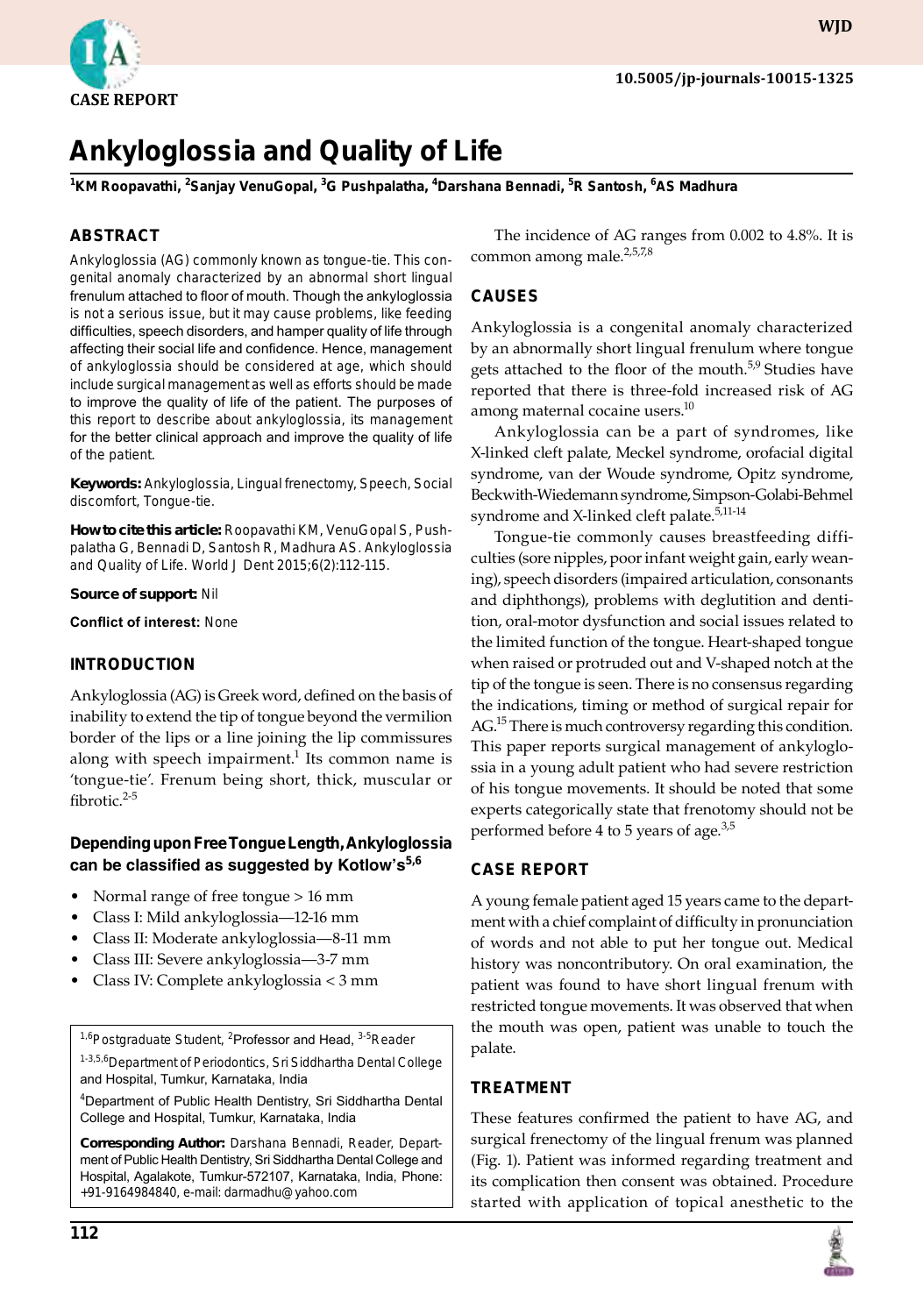*Ankyloglossia and Quality of Life*



underside of the tongue and local anesthetic infiltration was administered into the frenum area. After anesthesia was found to be effective, a suture was used at the tip of the tongue to stabilize it. As the frenum became prominent, a hemostat was used to clamp it. Incision was given with a no. 15 BP blade. Triangular retracted portion of the frenum was removed (Fig. 2). After release of the lingual frenum, the margins of the incision were sutured with 3 to 0 silk suture (Fig. 3). Patient showed favorable outcome immediately and the extent of release could be assessed during the intervention itself (Fig. 4). Postsurgical instructions were given along with a course of nonsteroidal anti-inflammatory drugs for 3 days. The sutures were removed 1 week following the procedure. The postoperative period was uneventful (Figs 5 and 6). The following exercises, like stretching the tongue up toward the nose, then down toward the chin, opening the mouth widely and touch the big front teeth with the tongue with mouth still open, shut the mouth and poke it into left and right cheek to make a lump for 3 to 5 minutes bursts, once or twice daily for 3 or 4 weeks postoperatively were advised. The routine follow-up at 4 weeks showed an extremely happy patient with improved tongue protrusion (Fig. 6) and normal speech.

# **DISCUSSION**

Ankyloglossia represents a typical interdisciplinary problem concerning different specialties in dentistry. Studies have shown the association between AG and gingival recession of lower anterior teeth.<sup>5</sup>

Ankyloglossia influences the mobility of the tongue (eating and speaking), as well as oral hygiene is also affected.5,16,17 Due to restricted movements, patients exhibit speech difficulties in pronunciation of certain consonants and diphthongs. Speech defects include defects in the letters T, D, N and L, in sounds and words, such as ta, te, time, water, cat, and general unintelligibility



**Fig. 1:** Patient showing ankyloglossia **Fig. 2:** Incision and removal of fibrous band



**Fig. 3:** Suturing



**Fig. 4:** Tongue protrusion postoperatively

*World Journal of Dentistry, April-June 2015;6(2):112-115* **113**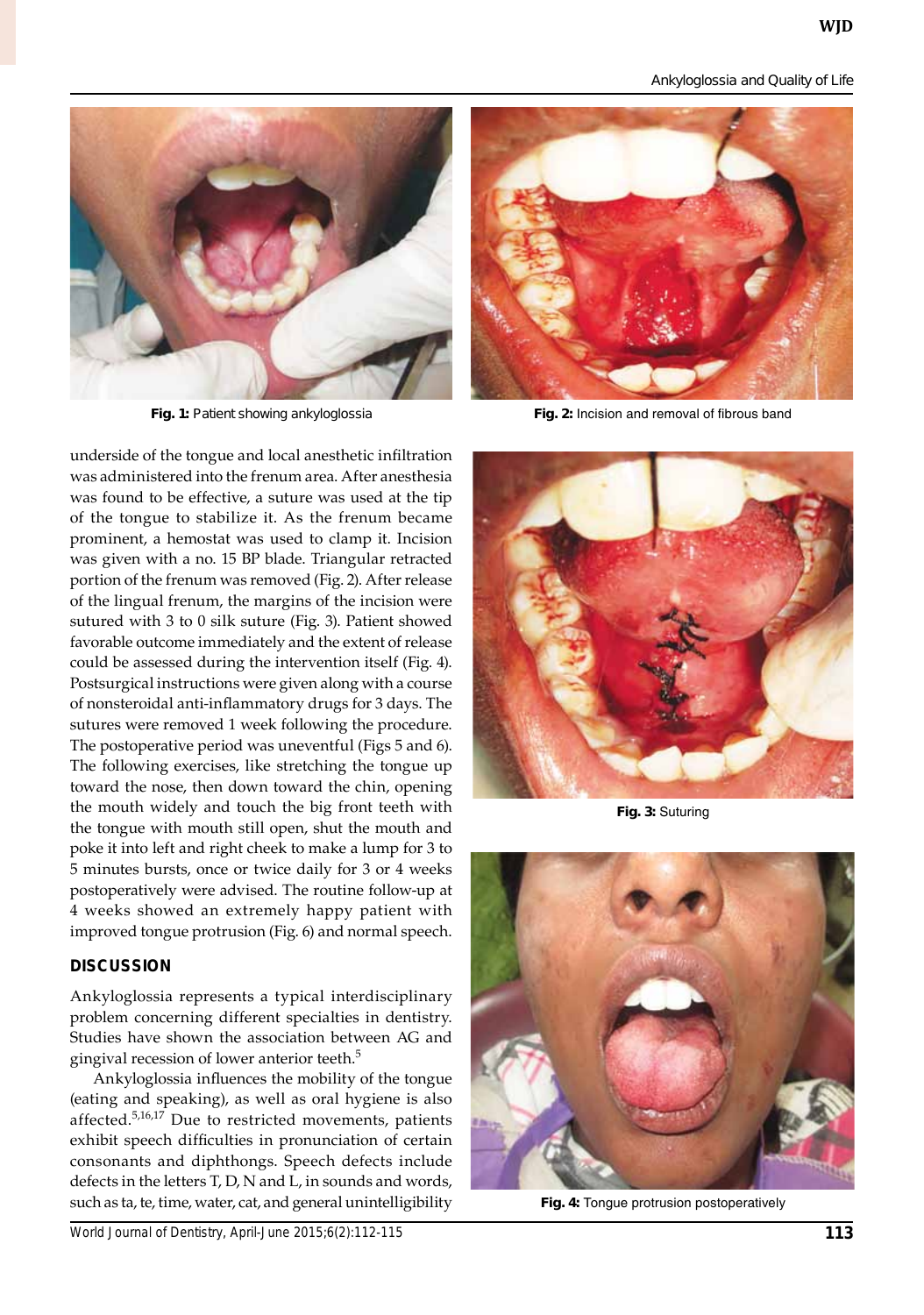

**Fig. 5:** Tongue elevation during recall check-ups **Fig. 6:** Tongue protrusion during recall visits



of speech.18 Ankyloglossia results in jaw deformities, such as mandibular prognathism, $19$  midline diastema, $20$  oral motor dysfunction<sup>21</sup> and gingival recession.<sup>7,5</sup> Quality of life of the patient is affected due to difficulty in speaking or their anomaly, which further leads to psychological isolation.5,8

# **Treatment Approaches for Ankyloglossia**

- 1. Frenectomy under anesthesia and  $Z$ -plasty<sup>22</sup>: Frenectomy is a complete removal of the frenum, including its attachment to the underlying bone, and may be required for correction of abnormal diastema between maxillary central incisors (Friedman 1957).
	- Techniques for frenectomy are as follows:
	- Conventional technique
	- Using soft-tissue lasers
- 2. Observation, speech therapy, frenotomy without anesthesia<sup>23</sup>: Frenotomy is the incision and relocation of the frenal attachment.

Indications are as follows:

- Tension on the gingival margin (frenal-pull concomitant with or without gingival recession)
- Facilitate orthodontic treatment
- Facilitate home care
- 3. Bipolar diathermy and lasers: Diode lasers have wavelengths ranging from 655 to 980  $\mu$ m.<sup>24</sup>

#### *Complications*

After frenectomy, their might be changes of infection, excessive bleeding, recurrence due to excessive scarring, new speech disorders developing postoperatively and glossoptosis (tongue 'swallowing') due to excessive tongue mobility.<sup>5</sup>

At the end of 4 weeks follow-up, the patient presented in this paper was very happy about the improvement in his tongue movement for his ability in easily swallowing the food, and especially pronouncing words containing letters, such as T, D and N, which he could not do till then with ease, which directly contributed for improvement of his self-esteem. Patient's quality of life improved by a simple surgical procedure so that the patient can maintain good oral hygiene and enjoy a life in society with confidence. To improve the quality of life of AG patient, a timely surgical management followed by speech therapy is very important.

#### **REFERENCES**

- 1. Sedano HO, Carreon Freyre I, GarzadelaGarza ML, Gomar Franco CM, Grimaldo Hernandez C, Hernandez Montoya ME, et al. Clinical or dental abnormalities in Mexican children. Oral Surg Oral Med Oral Pathol 1989;68:300-311.
- 2. Kotlow LA. Ankyloglossia (tongue-tie): a diagnostic and treatment quandary. Quintessence Int 1999;30:259-262.
- 3. Wallace AF. Tongue-tie. Lancet 1963;2:377-378.
- 4. Flinck A, Paludan A, Matsson L, Holm AK Axelsson I. Oral findings in a group of newborn Swedish children. Int J Paediatr Dent 1994;4;67-73.
- 5. Ari Kupietzky, Eyal Botzer. Ankyloglossia in the infant and young child: clinical suggestions for diagnosis and management case report. Pediatr Dent 2005;27:40-46.
- 6. Shafer W, Hine M, Levy BM, Tomich CE. Developmental disturbances of oral and paraoral structures. In: A Textbook of Oral Pathology. 4th ed. Philadelphia: Saunders; 2003:2-85.
- 7. Williams WN, Waldron CM. Assessment of lingual function when ankyloglossia (tongue-tie) is suspected. J Am Dent Assoc 1985;110:353-356.
- 8. Ewart NP. A lingual mucogingival problem associated with ankyloglossia: a case report. N Z Dent J 1990;86:16-17.
- 9. Morowati S, Yasini M, Ranjbar R, Peivandi AA, Ghadami M. Familial ankyloglossia (Tongue-tie): a case report. Acta Medica Iranica 2010;48:123-124.